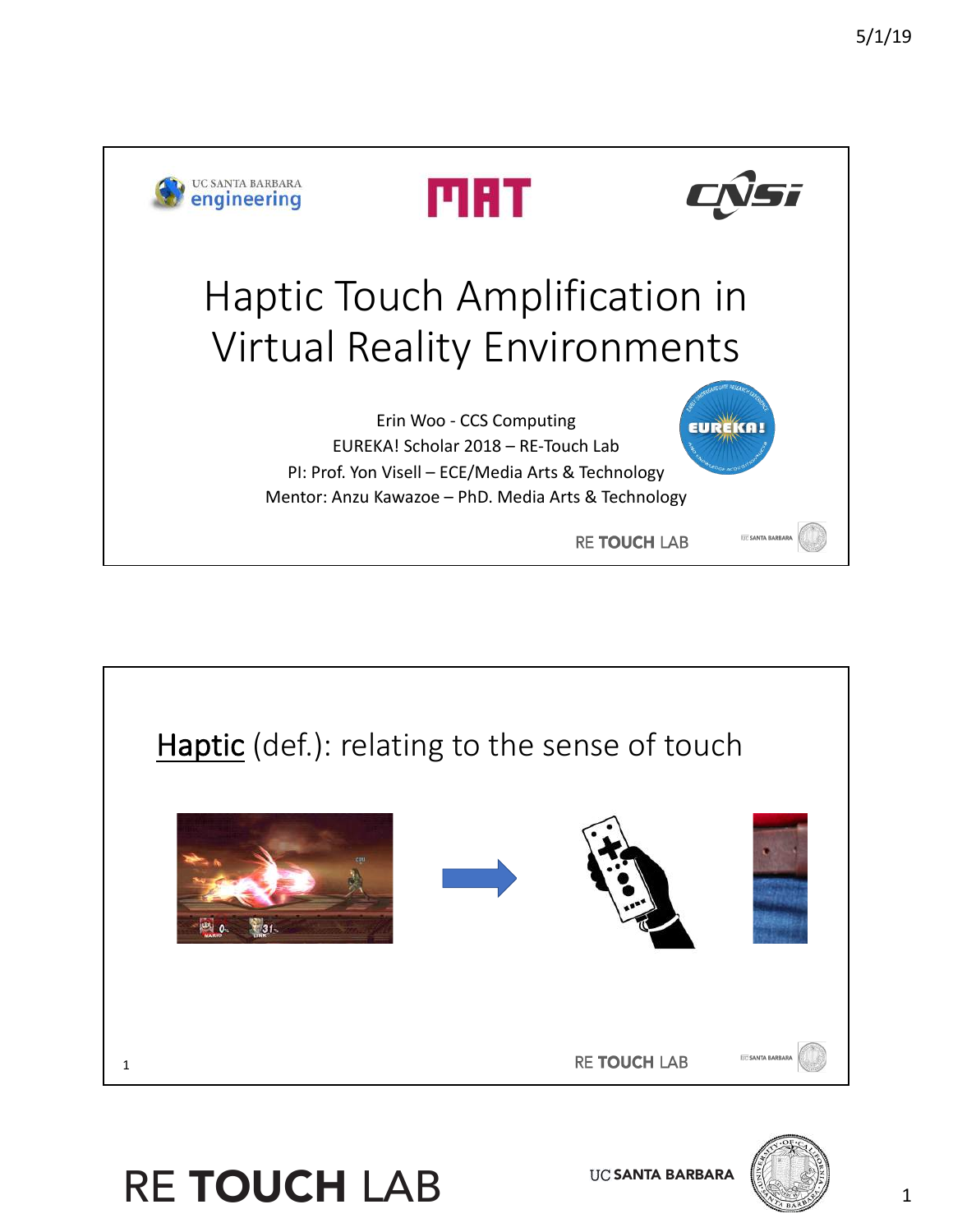

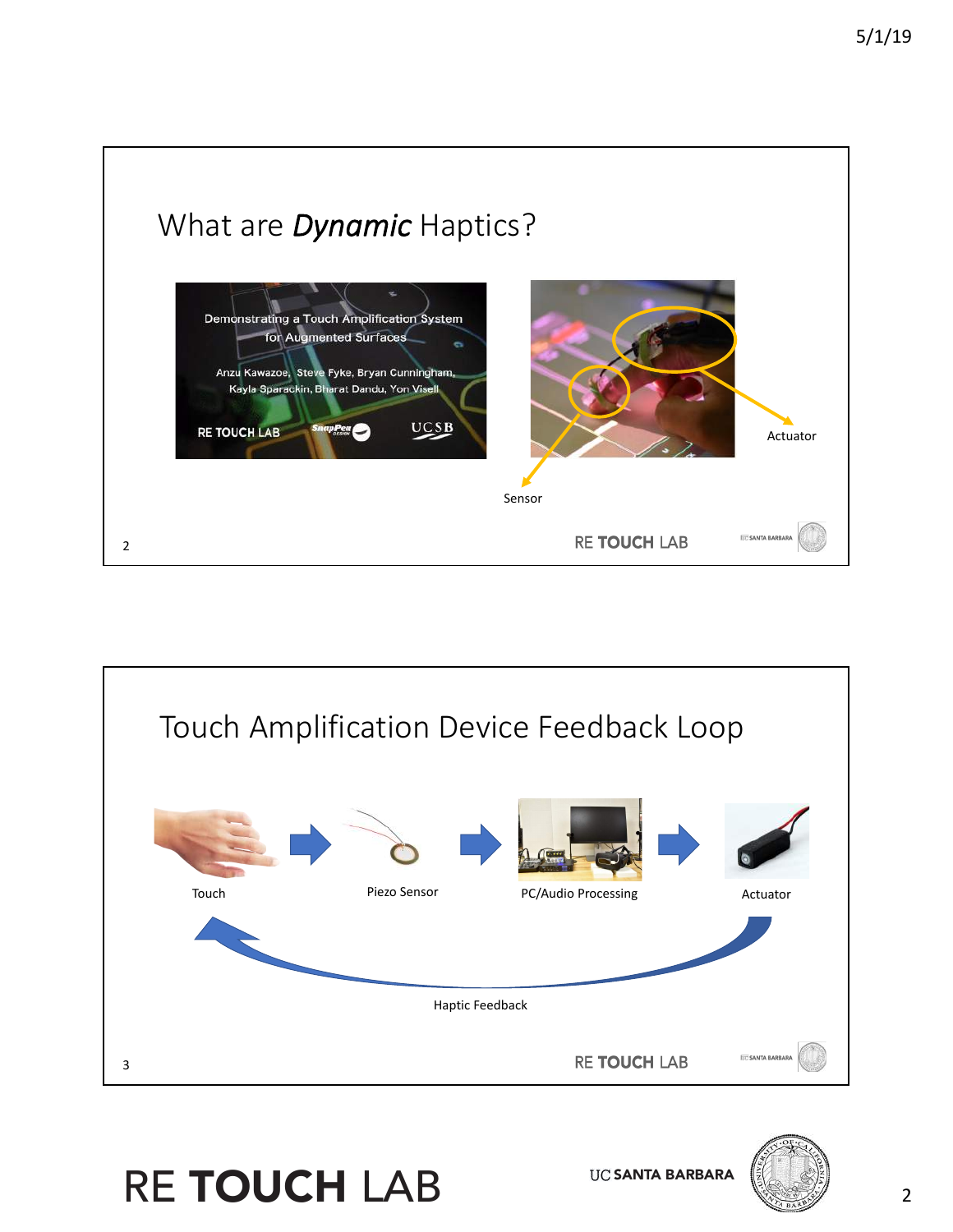



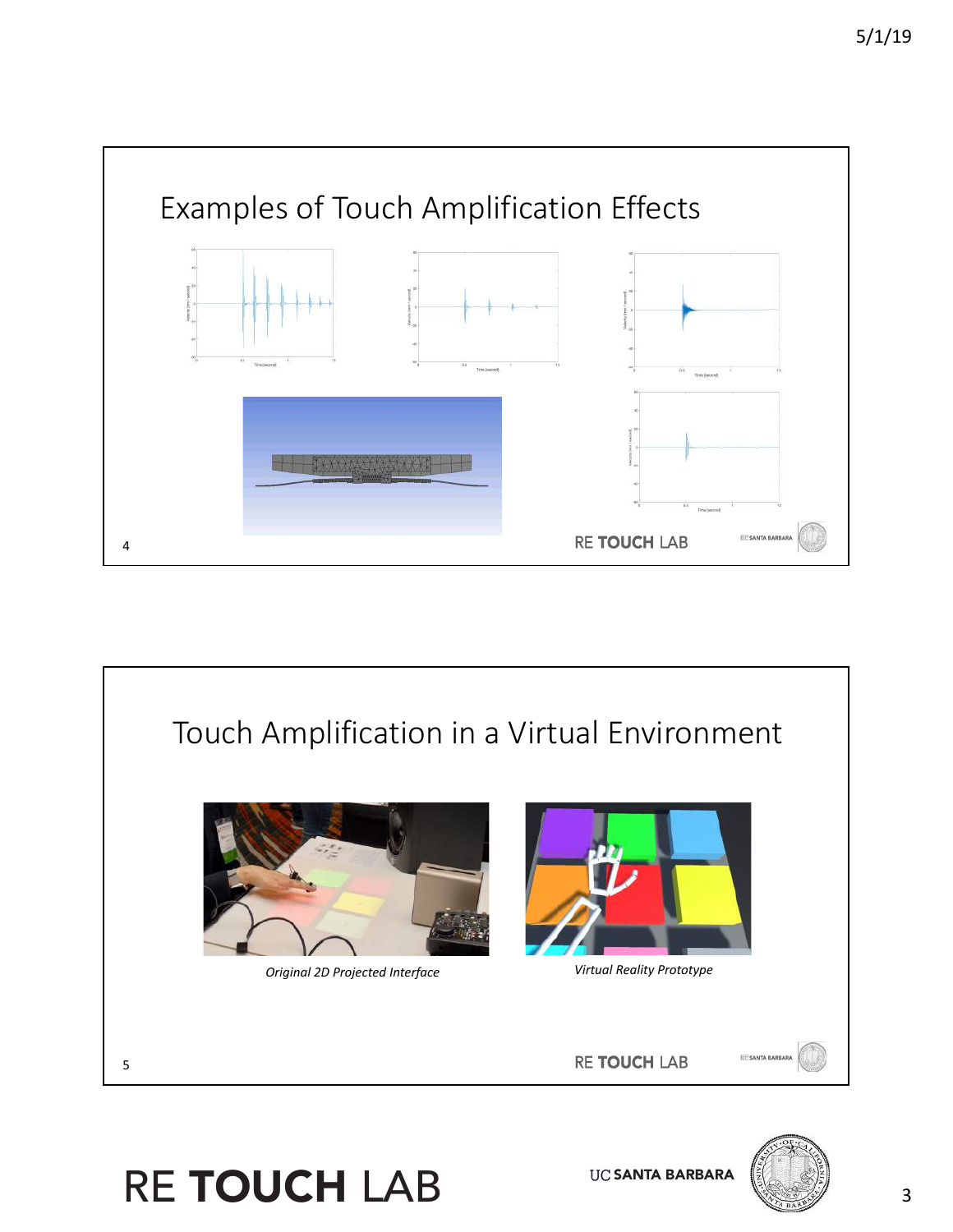



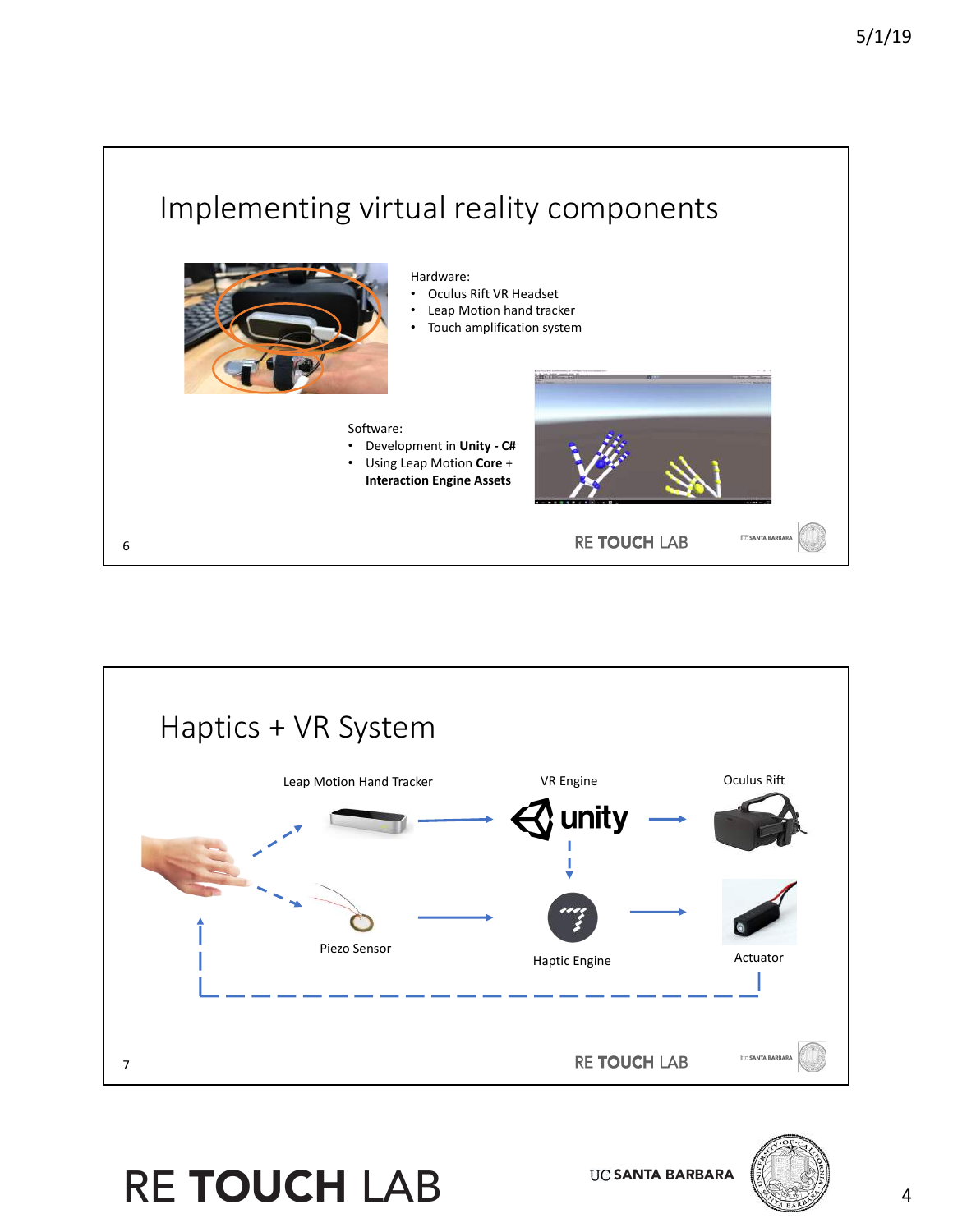## Prototype Demonstration RE TOUCH LAB 8





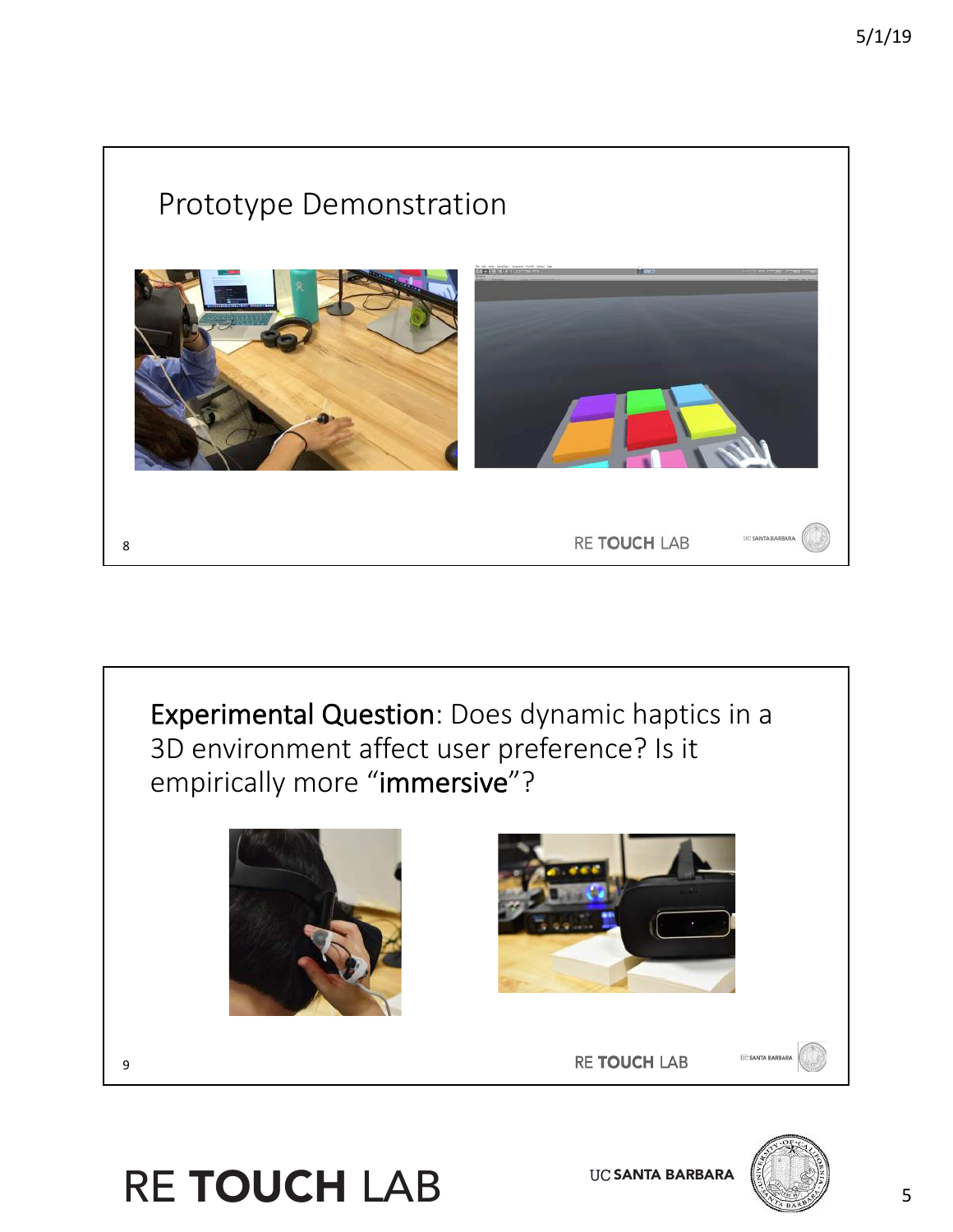

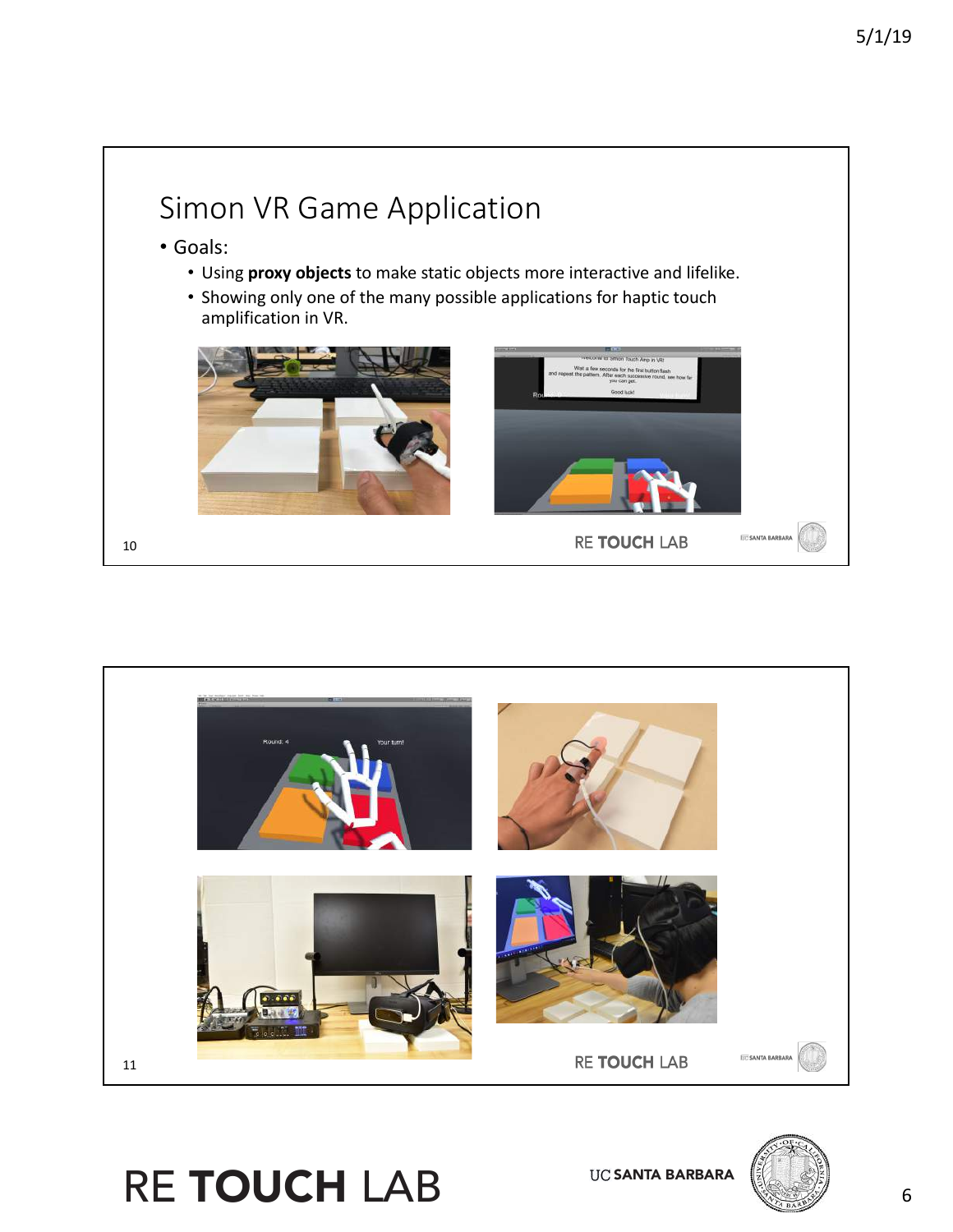